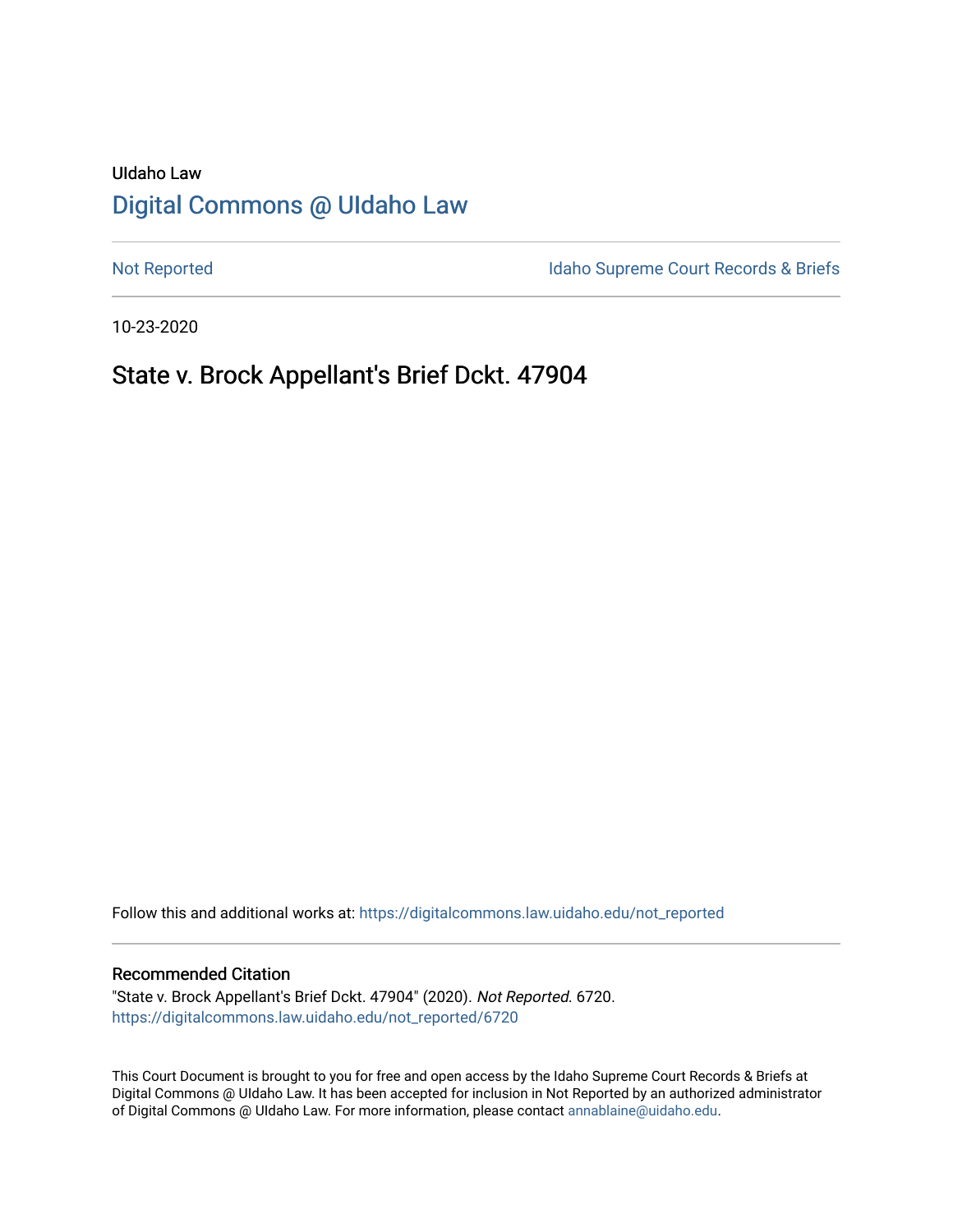Electronically Filed 10/23/2020 10:49 AM Idaho Supreme Court Melanie Gagnepain, Clerk of the Court By: Brad Thies, Deputy Clerk

### **IN THE SUPREME COURT OF THE STATE OF IDAHO**

**STATE OF IDAHO, )**

**Plaintiff-Respondent, )**

**v. )**

**JASON CORT BROCK, ) APPELLANT'S BRIEF**

**Defendant-Appellant. ) \_\_\_\_\_\_\_\_\_\_\_\_\_\_\_\_\_\_\_\_\_\_\_\_\_\_\_\_\_\_)**

**) NO. 47904-2020**

**) CANYON COUNTY NO. CR14-19-12065**

### **BRIEF OF APPELLANT** \_\_\_\_\_\_\_\_\_\_\_\_\_\_\_\_\_\_\_\_\_\_\_\_

\_\_\_\_\_\_\_\_\_\_\_\_\_\_\_\_\_\_\_\_\_\_\_\_

**)**

**)**

## **APPEAL FROM THE DISTRICT COURT OF THE THIRD JUDICIAL DISTRICT OF THE STATE OF IDAHO, IN AND FOR THE COUNTY OF CANYON**

\_\_\_\_\_\_\_\_\_\_\_\_\_\_\_\_\_\_\_\_\_\_\_\_

**HONORABLE CHRISTOPHER S. NYE District Judge**

\_\_\_\_\_\_\_\_\_\_\_\_\_\_\_\_\_\_\_\_\_\_\_\_

**ERIC D. FREDERICKSEN KENNETH K. JORGENSEN State Appellate Public Defender Deputy Attorney General I.S.B. #6555 Criminal Law Division**

**BEN P. MCGREEVY Boise, Idaho 83720-0010 Deputy State Appellate Public Defender (208) 334-4534 I.S.B. #8712 322 E. Front Street, Suite 570 Boise, Idaho 83702 Phone: (208) 334-2712 Fax: (208) 334-2985 E-mail: documents@sapd.state.id.us**

**ATTORNEYS FOR ATTORNEY FOR DEFENDANT-APPELLANT PLAINTIFF-RESPONDENT**

**P.O. Box 83720**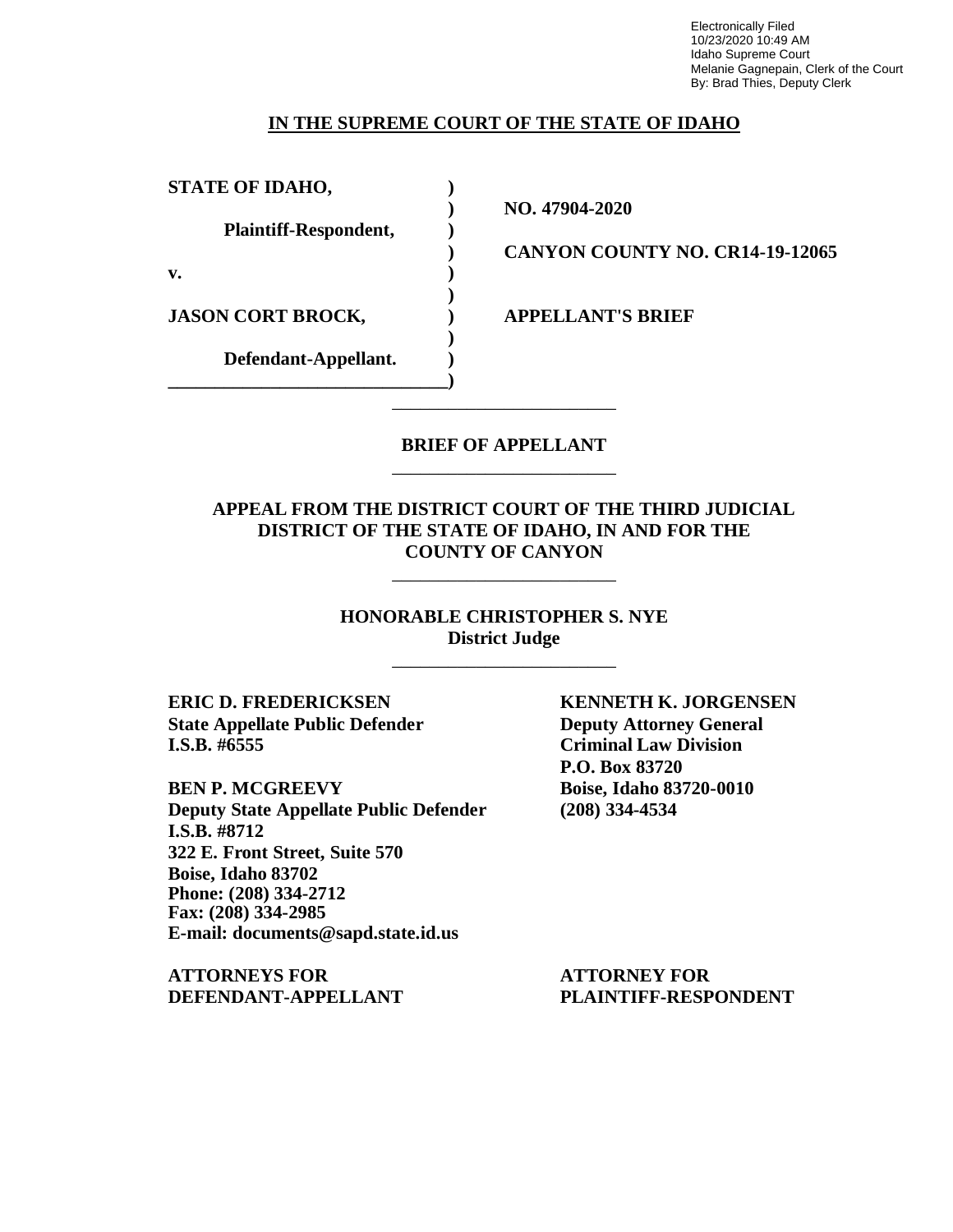## **TABLE OF CONTENTS**

## **PAGE**

| Statement of the Facts and                                                                                                                                                                                           |
|----------------------------------------------------------------------------------------------------------------------------------------------------------------------------------------------------------------------|
|                                                                                                                                                                                                                      |
|                                                                                                                                                                                                                      |
| The District Court Abused Its Discretion When It Denied Mr. Brock's                                                                                                                                                  |
|                                                                                                                                                                                                                      |
|                                                                                                                                                                                                                      |
| C. The District Court Did Not Act Consistently With The Applicable Legal<br>Standards When It Denied The Motion For A New Trial, Because The<br>Court Erred In The Trial Decisions To Not Allow Mr. Brock To Request |
|                                                                                                                                                                                                                      |
|                                                                                                                                                                                                                      |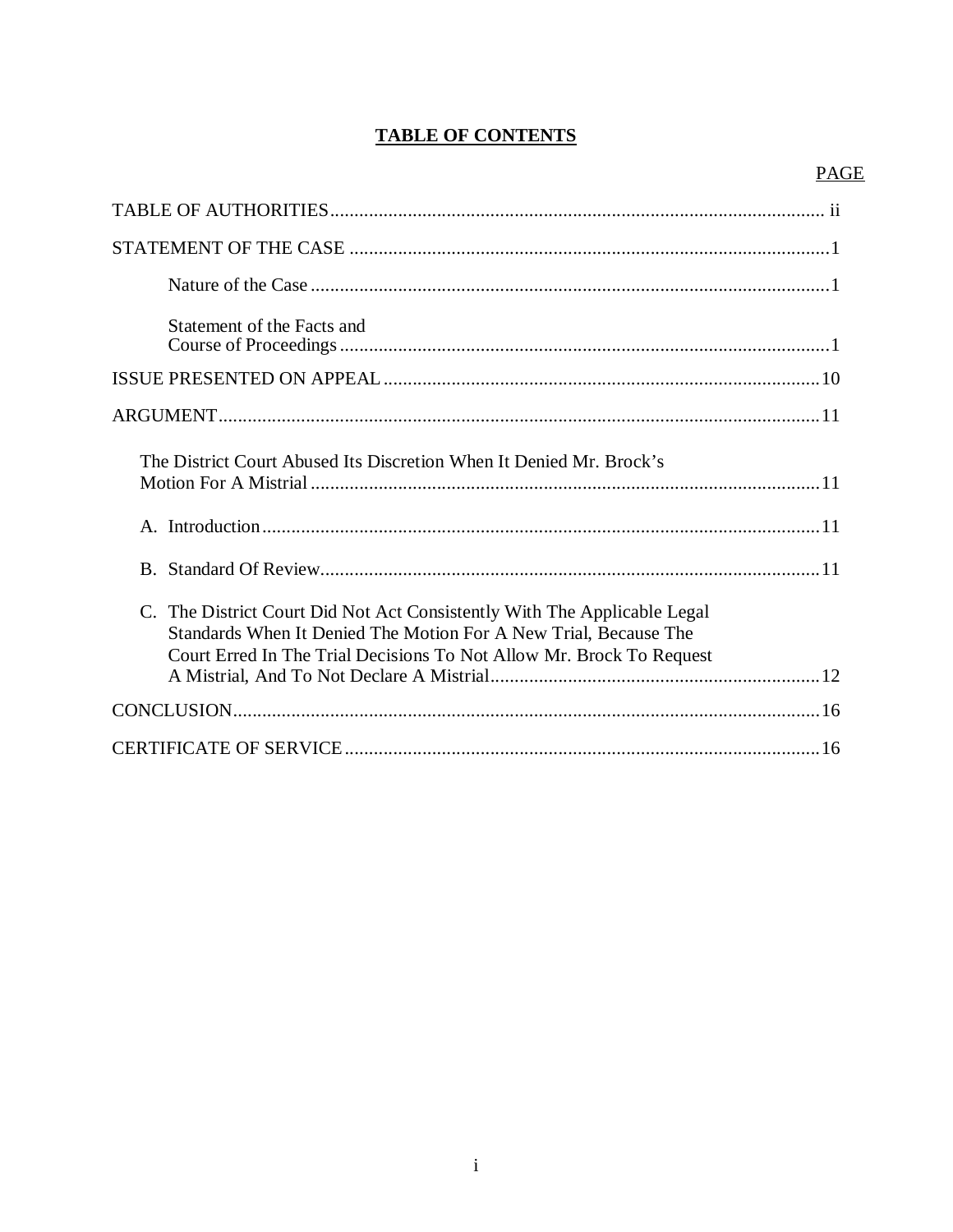## **TABLE OF AUTHORITIES**

## Cases

## **Statutes**

|--|--|

## Rules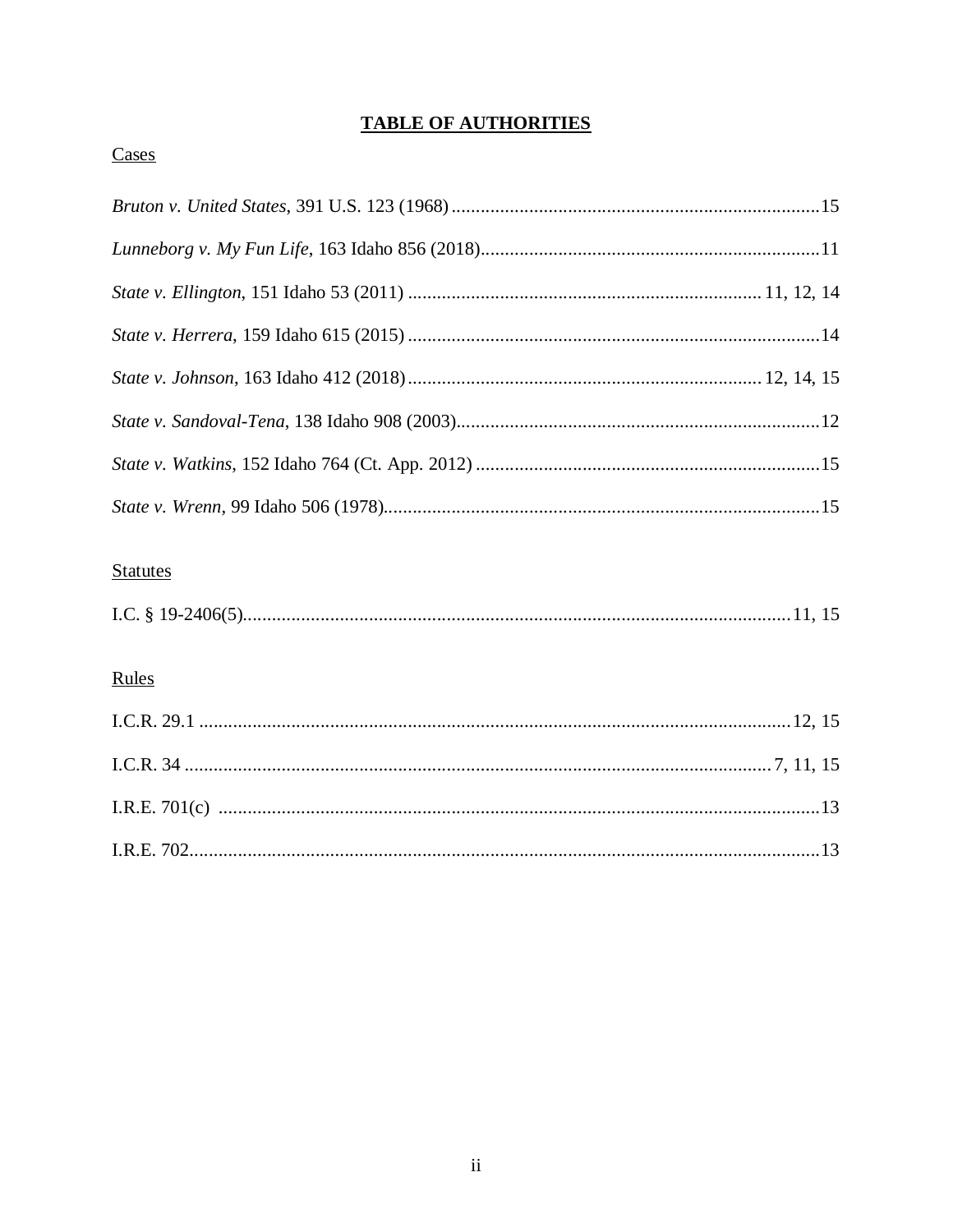#### STATEMENT OF THE CASE

#### Nature of the Case

No doctor testified at Jason Cort Brock's trial. But the alleged victim in this domestic battery—traumatic injury case made two statements about her medical diagnoses, and those statements were outside the scope of the permitted testimony under the district court's order on Mr. Brock's motion in limine to prevent testimony on medical diagnoses. Following each of the medical diagnosis statements, the district court gave the jury an instruction to disregard the statement. After the jury found Mr. Brock guilty, he filed a motion for a new trial, asserting his trial counsel had intended to request a mistrial and the medical diagnosis statements warranted a mistrial. The district court denied Mr. Brock's motion for a new trial.

In this appeal, Mr. Brock asserts the district court abused its discretion when it denied his motion for a new trial.

#### Statement of the Facts and Course of Proceedings

Around 2:00 AM one morning, Canyon County Sheriff's Deputy Curl received two calls for service to the Notus area, believed to be connected. (*See* Tr., p.64, L.17 – p.65, L.1.)<sup>1</sup> The first call was from a male named Jason, who stated that his wife had punched and pushe[d](#page-4-0) him. (*See* Tr., p.65, Ls.2-5.) In the second call, the caller stated that a woman had come to the door and said that Jason had punched her. (*See* Tr., p.65, Ls.5-8.)

When Deputy Curl responded to the location of the calls near the fire station in Notus, officers from Parma and Wilder were already there with a man and a woman. (*See* Tr., p.65, Ls.11-23.) The man, Mr. Brock, had red marks on his forehead and right knee, and he had

<span id="page-4-0"></span><sup>&</sup>lt;sup>1</sup> All citations to "Tr." refer to the 278-page volume of the Transcript on Appeal which includes the transcripts of the Jury Trial conducted on October 24 and 25, 2019, as well as the transcript of the Motion for New Trial hearing conducted on December 18, 2019.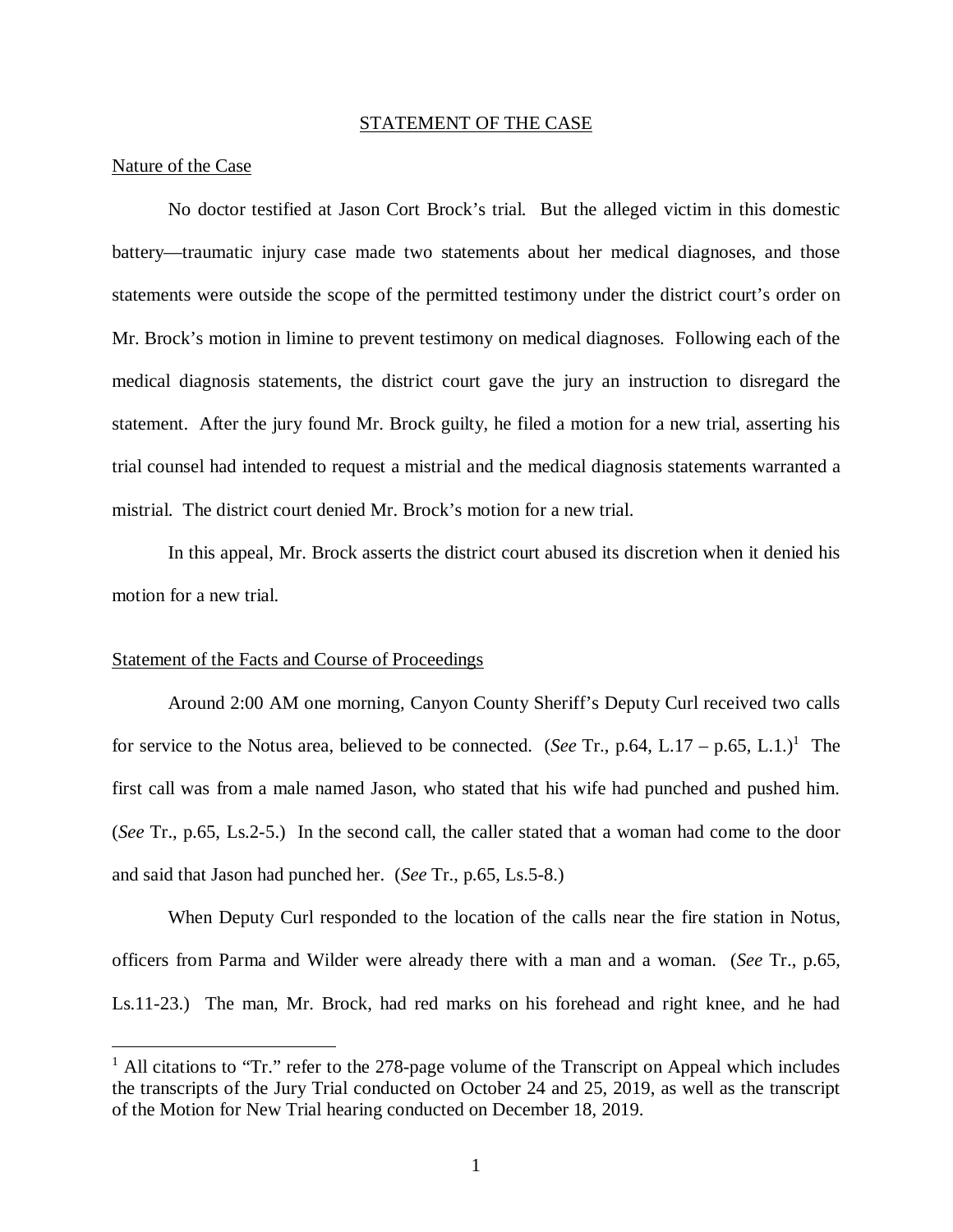swelling on his left hand. (Tr., p.66, Ls.1-17, p.70, L.7 – p.71, L.1.) The woman, Myra Cathy Brock, had a bloody, red, swollen nose and swelling around her eyes. (*See* Tr., p.67, Ls.11-21; Tr., p.85, Ls.13-20.) After Deputy Curl spoke with Mr. Brock and Ms. Brock, he took Mr. Brock to the Canyon County Jail, while Ms. Brock was taken to the hospital. (*See* Tr., p.66,  $L.7 - p.70, L.6$ .

Ms. Brock was Mr. Brock's ex-wife, and they had two adult children together. (*See* Tr., p.32, L.11 – p.33, L.5, p.129, Ls.3-14.) As of the date of the incident, Ms. Brock had been living in Mr. Brock's house in Notus for about six years. (*See* Tr., p.33, Ls.6-8, p.129, L.20 – p.130, L.6.) Mr. Brock testified that he had been hoping that they would get back together. (Tr., p.130, Ls.13-19.)

Before 2:00 am on the morning of the incident, Mr. Brock confronted Ms. Brock about nude photos she had taken two years prior. (*See* Tr., p.33, L.9 – p.34, L.7, p.130, L.20 – p.133, L.7.) The photos were on Ms. Brock's Facebook Messenger app, and Mr. Brock was able to access them because Ms. Brock used Facebook Messenger on Mr. Brock's phone. (*See* Tr., p.34, Ls.8-16, p.131, Ls.5-17.) Mr. Brock testified that Ms. Brock had sent the photos to another guy, and he was upset because he thought that they had more than a roommate relationship at the time the photos were taken. (*See* Tr., p.131, L.25 – p.132, L.25.)

Mr. Brock testified that he had taken his prescription Xanax about an hour before confronting Ms. Brock, which generally made him sleepy within fifteen minutes of taking it. (*See* Tr., p.133, L.25 – p.134, L.14.) He had also drunk about half a can of Monaco, a canned cocktail. (*See* Tr., p.134, Ls.15-24.)

The two had a verbal argument about the photos, and Ms. Brock told Mr. Brock he had done nothing for their daughter while she was sick. (*See* Tr., p.35, Ls.4-8, p.146, Ls.3-22.) The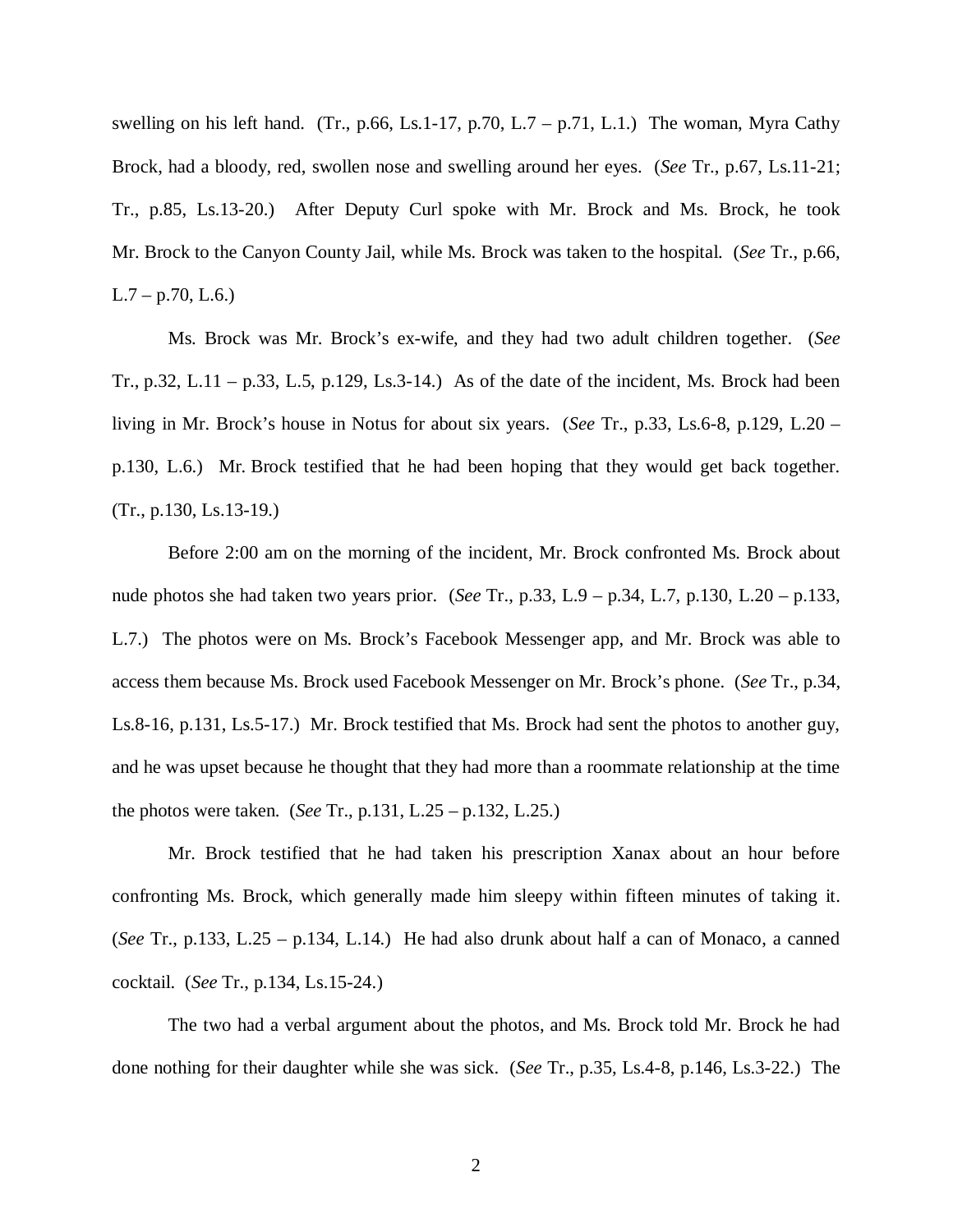verbal argument escalated into a physical altercation. (*See* Tr., p.34, L.20 – p.35, L.14, p.133, Ls.10-24.) Mr. Brock testified that the physical altercation began when Ms. Brock slapped him on both sides of his face. (Tr., p.133, Ls.17-21.) He told her she hit like a bitch, and she slapped him again and got him with a "haymaker," a right hook that knocked him out over a table and broke it. (Tr., p.133, Ls.21-24.) Mr. Brock clearly remembered her throwing the haymaker at him, but did not remember much at all after the punch. (*See* Tr., pp.134, L.25 – p.135, L.5.) He remembered hearing the glass breaking on the table. (*See* Tr., p.135, Ls.6-7.) The first thing Mr. Brock remembered after being punched was calling 911. (Tr., p.135, Ls.11-13.)

In contrast, Ms. Brock testified that the physical altercation began when Mr. Brock struck her with a closed fist on her head. (*See* Tr., p.35, Ls.15-24.) She told him to stop, and he then struck her in the nose. (*See* Tr., p.36, L.7 – p.37, L.4.) She testified that when he struck her in the nose, she heard and felt a crack and crunch, and she started to bleed. (*See* Tr., p.37, Ls.5-8.) Per Ms. Brock, Mr. Brock hit her twice more, in the temple and jaw. (Tr., p.37, Ls.18-24.) She then hit him in the left temple with a closed fist, and he fell and broke a table. (Tr., p.37, L.24 – p.38, L.11.) However, Mr. Brock testified that he did not remember hitting, striking or punching Ms. Brock. (Tr., p.136, Ls.2-4.)

Ms. Brock testified that, after she punched Mr. Brock, she grabbed his phone and went into the bathroom. (*See* Tr., p.39, Ls.9-12.) She testified that he kicked in the door or pushed it through, and she ran to the neighbors and asked them to call the police. (*See* Tr., p.39, L.15 – p.40, L.9.) Ms. Brock testified that Mr. Brock went outside and told her no one was coming to help her, but he denied chasing after her. (*See* Tr., p.39, L.22 – p.40, L.3, p.136, Ls.14-22.)

According to Ms. Brock, she told the police at the scene that she hit back. (*See* Tr., p.40, L.21 – p.41, L.2.) Mr. Brock testified that he remembered talking to the police at the scene, but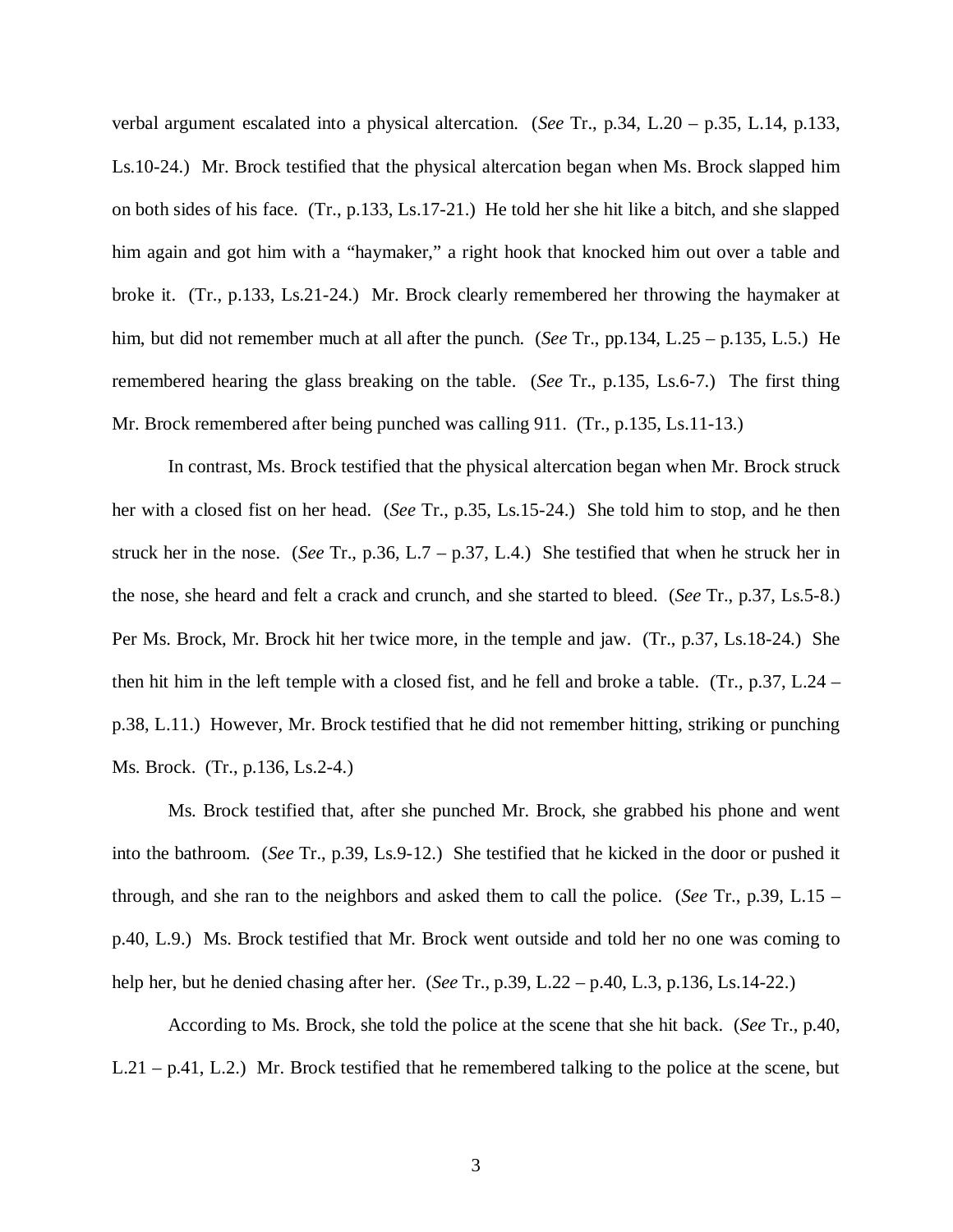he was confused by Deputy Curl's questions and still had "cobwebs" from being knocked out. (*See* Tr., p.136, L.24 – p.137, L.22; *see also* State's Ex. 2 (Deputy Curl's redacted body camera footage).) For example, he told the deputy he had been knocked out, but a few moments later said he had not been knocked out, before he again stating he had been knocked out. (*See* Tr., p.137, Ls.13-18.) He testified that he told Deputy Curl that he had not been drinking, because he was not supposed to be drinking with his medication. (Tr., p.138, Ls.4-11.) He did not know where she hit him on the head, because he did not see it coming. (Tr., p.138, Ls.16- 21.) Further, when asked why he denied hitting Ms. Brock, he answered, "I denied hitting her because I didn't hit her." (Tr., p.139, Ls.7-10.) He did not actually remember hitting her at all at any time that night. (Tr., p.139, Ls.11-17.) Mr. Brock also testified that he told the paramedics at the scene that he had been knocked out. (*See* Tr., p.139, L.21 – p.140, L.3.)

Ms. Brock testified that she had an X-ray and CT tests at the hospital. (Tr., p.41, Ls.6- 12.) She had follow-up care, and was continuing treatment for her injuries. (*See* Tr., p.41, L.13  $-$  p.42, L.1.) A paramedic who had been at the scene testified that he believed that Ms. Brock needed further medical attention, because of the swelling and possible internal injuries. (*See* Tr., p.86, Ls.1-12.) The paramedics took Ms. Brock to the hospital. (*See* Tr., p.86, Ls.13-14.) However, the paramedic could not make medical diagnoses. (Tr., p.85, Ls.23-25.)

The State charged Mr. Brock by Information with felony domestic battery—traumatic injury. (R., pp.19-20.) He entered a not guilty plea. (R., p.21.)

Mr. Brock exercised his right to a jury trial. (*See* R., pp.45-46, 52-54.) Before opening statements, Mr. Brock's counsel informed the district court that he had "noticed on the State's witness list that they haven't included a doctor. A doctor made a diagnosis of the injuries." (*See* Tr., p.19, Ls.7-10.) Defense counsel asserted, "Because that doctor is not testifying, I would like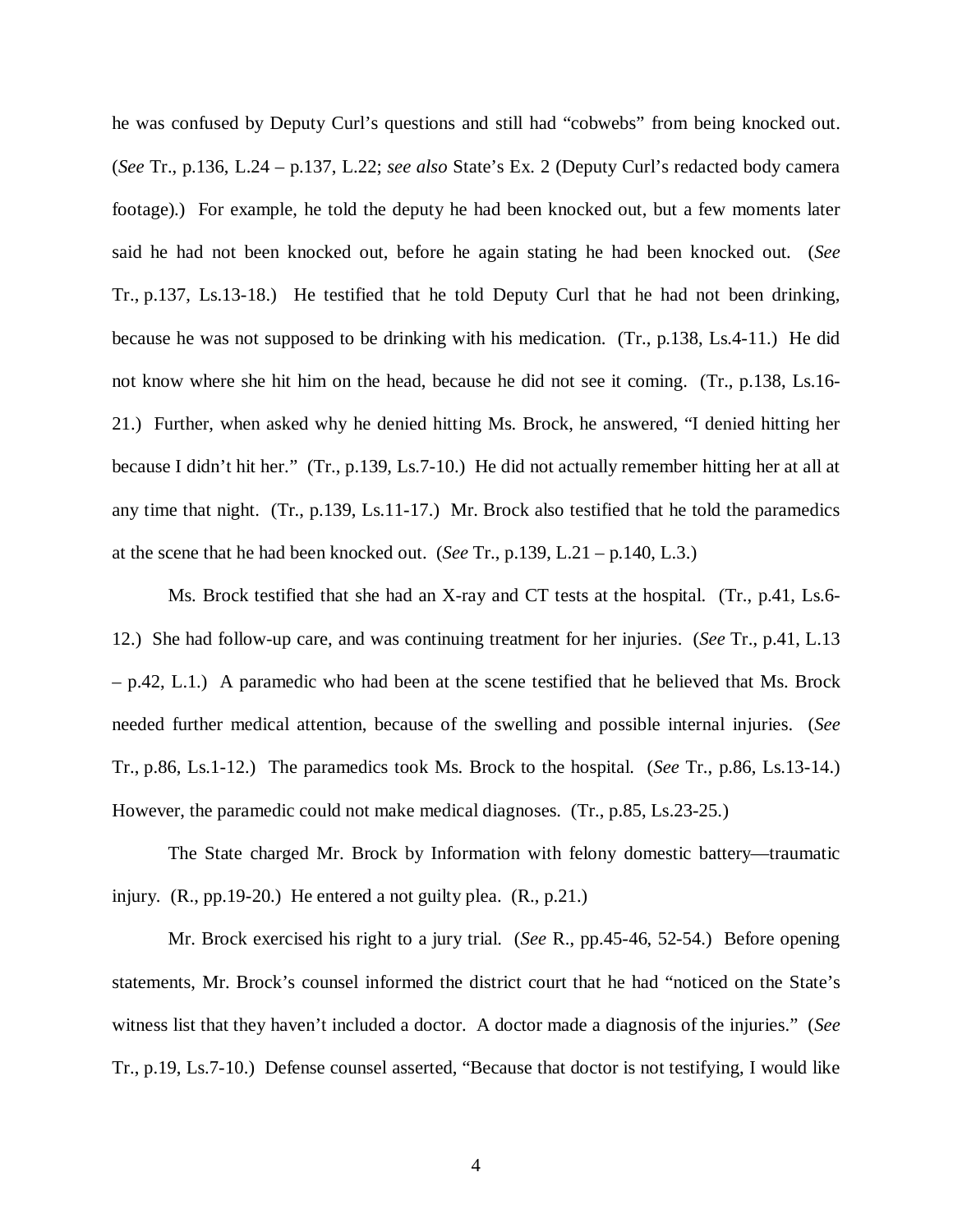to make an oral motion in limine to prevent anyone from making any statements about what that doctor's diagnosis was." (Tr., p.19, Ls.10-13.) Defense counsel explained: "The reason is because none of us are medical experts. The only person that could really testify about that diagnosis would be the doctor who made the diagnosis himself." (Tr., p.19, Ls.14-17.)

The State argued that Ms. Brock could testify that she was receiving treatment for a fractured nose. (*See* Tr., p.19, L.19 – p.20, L.14.) In reply, Mr. Brock's counsel asserted that Ms. Brock "is not a medical expert," and she had no independent knowledge of a fractured nose diagnosis. (*See* Tr., p.20, Ls.18-23.) While Ms. Brock could describe what she previously experienced, defense counsel asserted that anything along the line of "fractured nose" was "all based on someone else's diagnosis and that is hearsay and there is at this point no exception to that for that type of testimony." (*See* Tr., p.20, L.24 – p.21, L.6.)

The district court ruled: "I think she can testify that she felt—heard a crack. My nose is displaced. I don't know if that's the situation. Started bleeding profusely and to this date, I'm being treated for the injuries that I suffered on my nose." (Tr., p.21, Ls.18-22.)

However, during Ms. Brock's direct examination, when the State asked her what happened after she told Mr. Brock to stop, she testified: "He broke my nose. I heard a crack in my nose." (Tr., p.36, Ls.8-10.) Defense counsel and the State both asked to approach, but the district court instructed the jury, "I'll ask that you ignore that answer and if you could reask the question." (Tr., p.36, Ls.11-16.)

Moreover, during Ms. Brock's cross-examination, she testified that Mr. Brock was righthanded. (*See* Tr., p.43, Ls.8-9.) When Mr. Brock's counsel asked her why she had testified at the preliminary hearing that she did not know if Mr. Brock was right-handed or left-handed, she responded that she did not remember at the time. (*See* Tr., p.43, L.10 – p.44, L.8.) Defense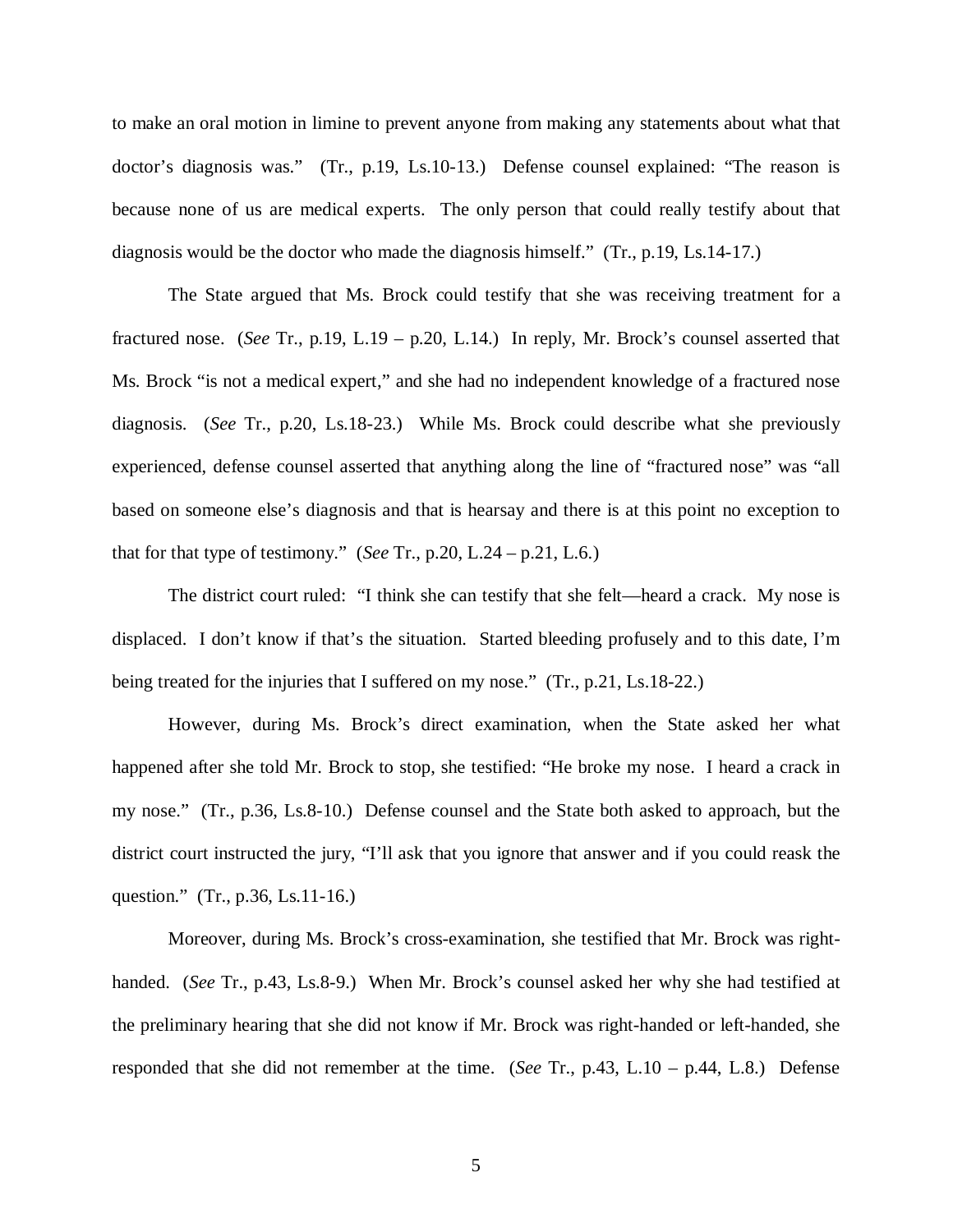counsel then asked her, "Is it possible there's other things that you don't remember about that night?" (Tr., p.44, Ls.18-19.) Ms. Brock replied: "It could be a possibility. I had a concussion after that and that's what happens." (Tr., p.44, Ls.20-21.)

Mr. Brock's counsel asked to approach off the record. (Tr., p.44, Ls.22-24.) After a bench discussion, the district court instructed the jury: "Folks, I'm going to ask you to ignore the last question. The last answer to the last question. Okay. Let's move on." (Tr., p.44, L.25 – p.45, L.3.) Before redirect examination, the prosecutor told the district court with respect to Ms. Brock, "I'm going to step out in the hallway and wait for her and admonish her again about the diagnosis thing because I don't want her to talk about it." (Tr., p.60, Ls.1-6.)

As part of the final jury instructions, the district court instructed the jury:

The person who commits what would otherwise be a criminal act without being conscious of committing the act is not guilty of the crime. Evidence has been received which may tend to show the defendant was not conscious of committing the act for which the defendant is here on trial. If after consideration of all the evidence you have a reasonable doubt the defendant was conscious of committing the act at the time the alleged crime was committed, the defendant must be found not guilty. A person cannot rely upon unconsciousness as a defense if the unconsciousness was a result of a person's voluntary intoxication.

(Tr., p.209, Ls.4-14.)

In closing arguments, Mr. Brock's counsel asserted that the issue was not so much whether Mr. Brock caused Ms. Brock's injuries, "but the issue is did he cause them as a conscious act or did he cause them because he was unconscious?" (*See* Tr., p.223, Ls.6-9.) Defense counsel asserted: "What I'm here to try and persuade you is that he was unconscious when whatever happened between him and Mrs. Brock. I mean the actual physical touching, whatever that was, he was unconscious." (Tr., p.223, Ls.10-13.) The jury found Mr. Brock guilty of domestic battery—traumatic injury. (R., pp.48-49; Tr., p.248, Ls.19-24.)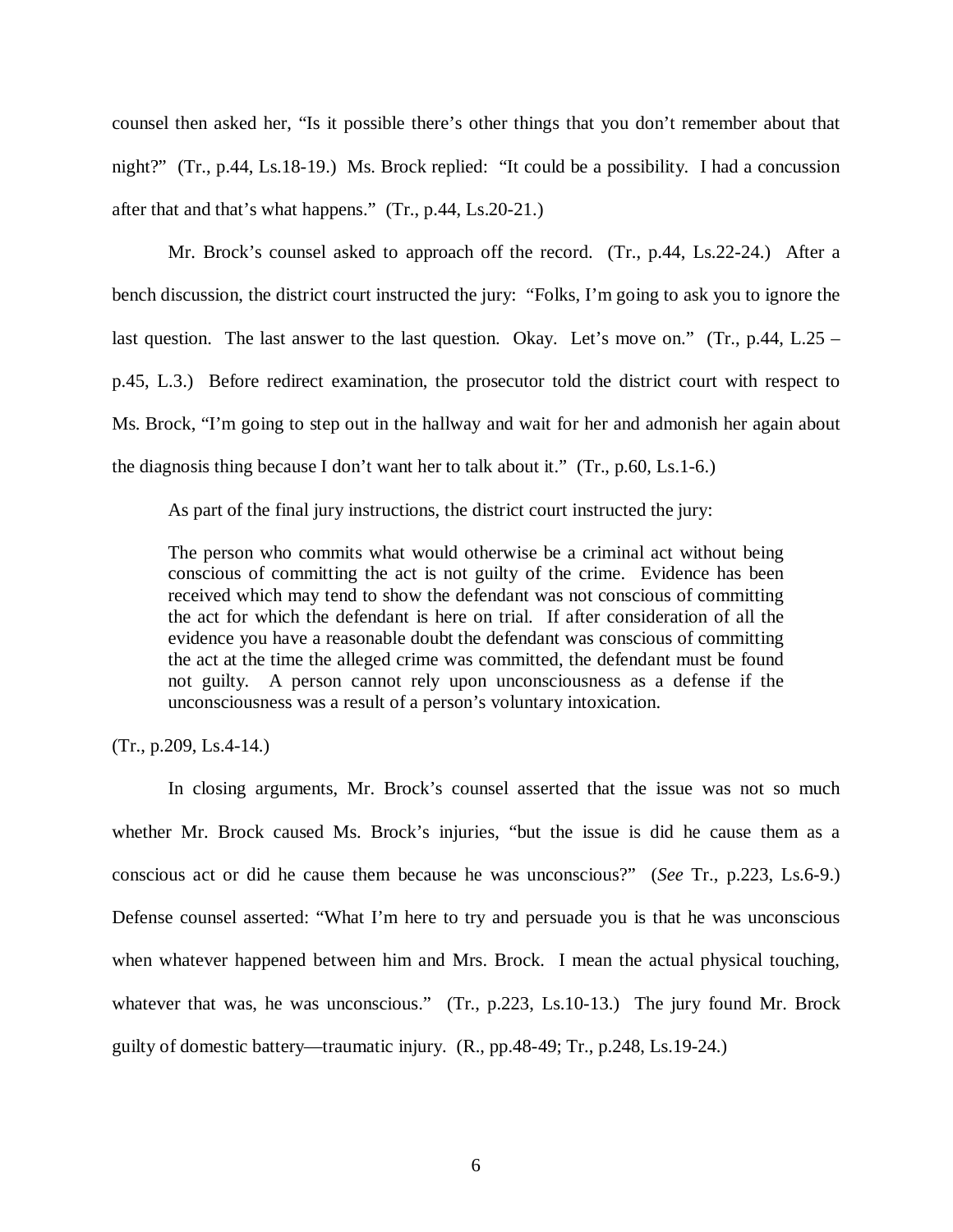Two weeks after the jury verdict, Mr. Brock filed a Motion for New Trial and Notice of Hearing, "pursuant to ICR 34." (R., pp.55-58.) The motion asserted: "During the jury trial in this matter defense counsel made a Motion in Limine requesting that the Court prohibit witnesses from presenting any medical diagnosis during the jury trial. The Court granted the Motion in Limine." (R., p.55.) Further: "During direct examination of the alleged victim in this matter, she stated that Defendant had broken her nose. Defendant's counsel attempted to move for a mistrial at that time. (R., pp.55-56.) "However, the Court, without a hearing outside the presence of the jury, decided to give a limiting instruction that the jury should not consider the broken nose statement by the witness." (R., p.56.) The motion also asserted: "During cross-examination of the alleged victim, she stated that she suffered a concussion. She presented this medical diagnosis without solicitation by defense counsel. Before the issue of a mistrial could be raised, immediately the Court once again gave an instruction to the jury to disregard that statement by the witness."  $(R., p.56.)$ 

The motion then asserted that, "At the conclusion of closing statements defendant's counsel intended to move for a mistrial due to the aforementioned improprieties," as well as the district court's separate decision to give a modified jury instruction on the unconscious act defense. (*See* R., p.56.) "However, defendant's counsel simply forgot to make that oral motion prior to the jury's verdict." (R., p.56.) The motion asserted: "The two medical diagnosis statements made by the alleged victim were separately, and collectively, enough to justify a mistrial. Although the Court gave a corrective instruction, it is simply impossible for a jury to ignore and/or forget such critical statements that certainly had the effect of inflaming the jury." (R., p.56.)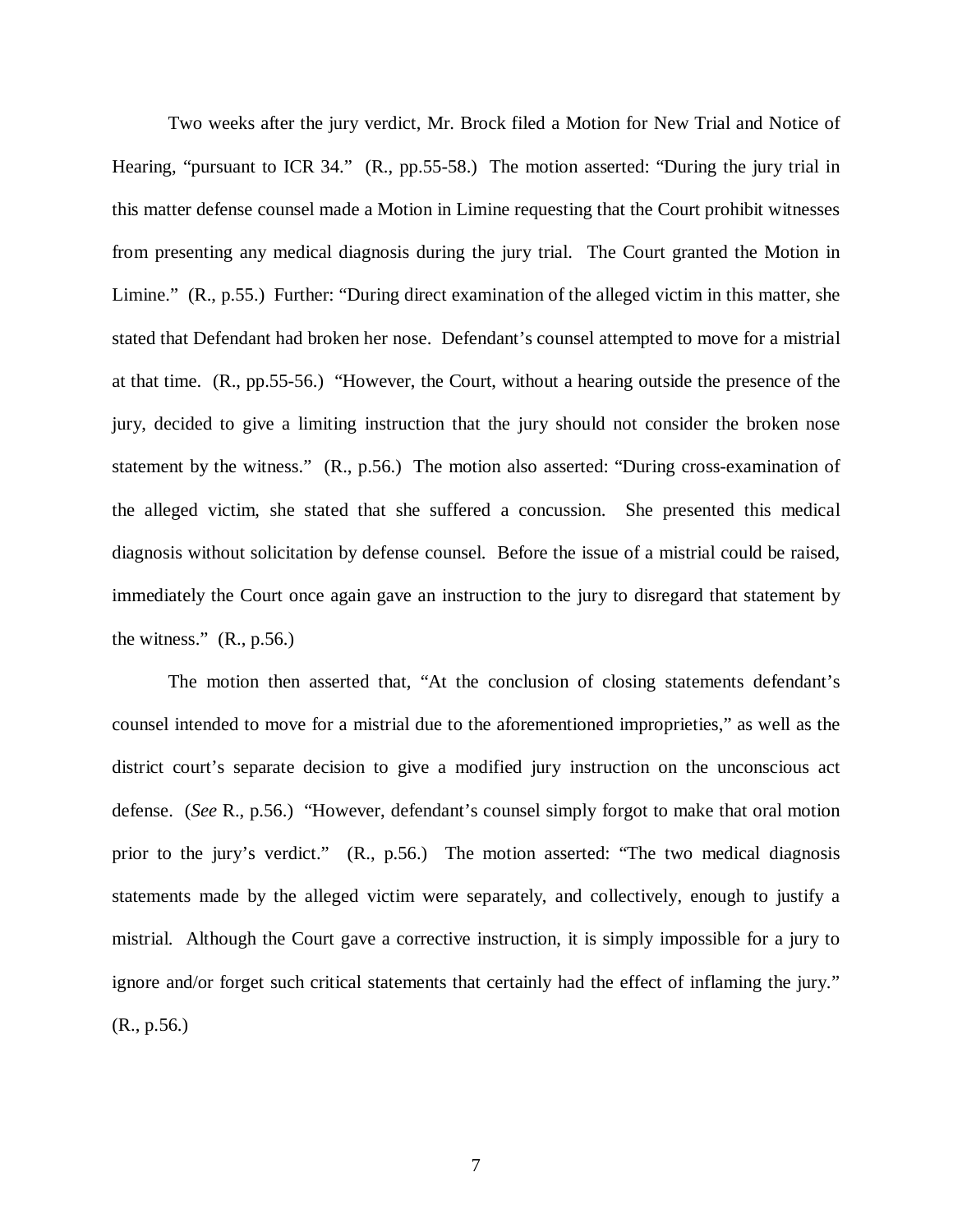At the hearing on the motion for a new trial, Mr. Brock's counsel explained, "The problem I think, Your Honor, is that you cannot unring the bell." (Tr., p.256, Ls.6-7.) Per defense counsel, "Once they've heard that, even if they don't necessarily discuss it during jury deliberations, it has an effect on them," where the jurors "now know that she had a broken nose and had a concussion and it's going to be much more difficult for a jury to believe the unconscious act defense", which was "the defense in this particular case." (Tr., p.256, Ls.7-13.) Thus, defense counsel believed that the district court should have declared a mistrial, "If not after the first time, the second that she violated your motion—your order in limine that that should have occurred." (Tr., p.256, Ls.14-17.)

The district court stated, "So both of these motions are discretionary." (Tr., p.263, Ls.7- 8.) The district court then determined: "On the medical testimony, I did give a curative instruction to the jury to disregard the victim's medical testimony in both cases, the broken nose and the concussion, and I think the jury can reach the same results of a conviction without regard to that. We gave an instruction on definition of traumatic injury." (Tr., p.263, Ls.8-13.) The district court determined: "These are discretionary. I have the curative instruction. I think that took care of it." (Tr., p.263, Ls.14-15.) The district court also rejected Mr. Brock's assertions regarding the modified jury instruction. (*See* Tr., p.263, L.16 – p.264, L.7.) Thus, the district court denied the motion for a new trial. (Tr., p.264, L.8.)

The district court imposed a unified sentence of five years, with one year fixed, suspended the sentence, and placed Mr. Brock on supervised probation for a period of five years. (R., pp.67-70.) Mr. Brock filed a Notice of Appeal timely from the district court's Judgment of Conviction, Order of Probation. (R., pp.74-77.)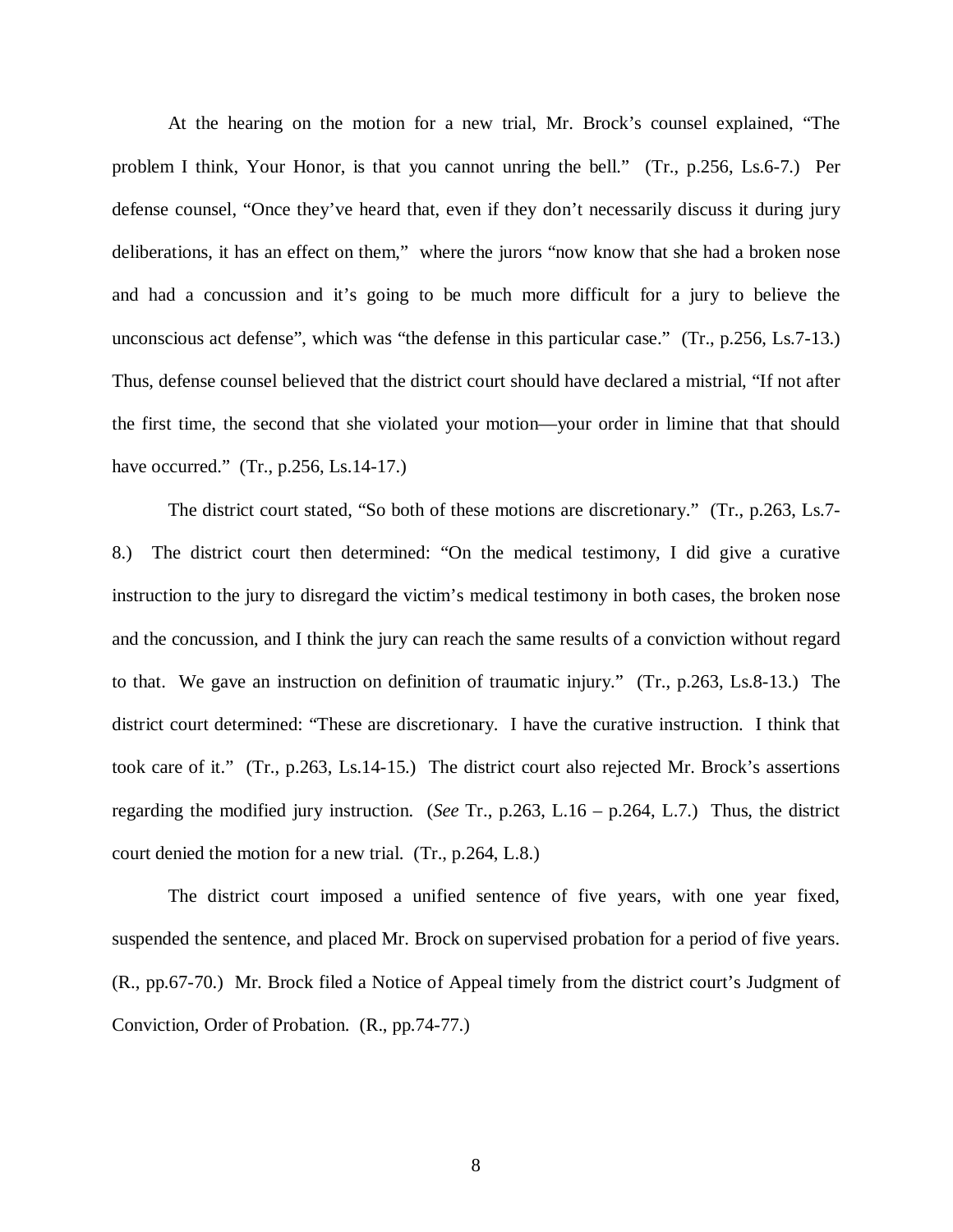# ISSUE

Did the district court abuse its discretion when it denied Mr. Brock's motion for a mistrial?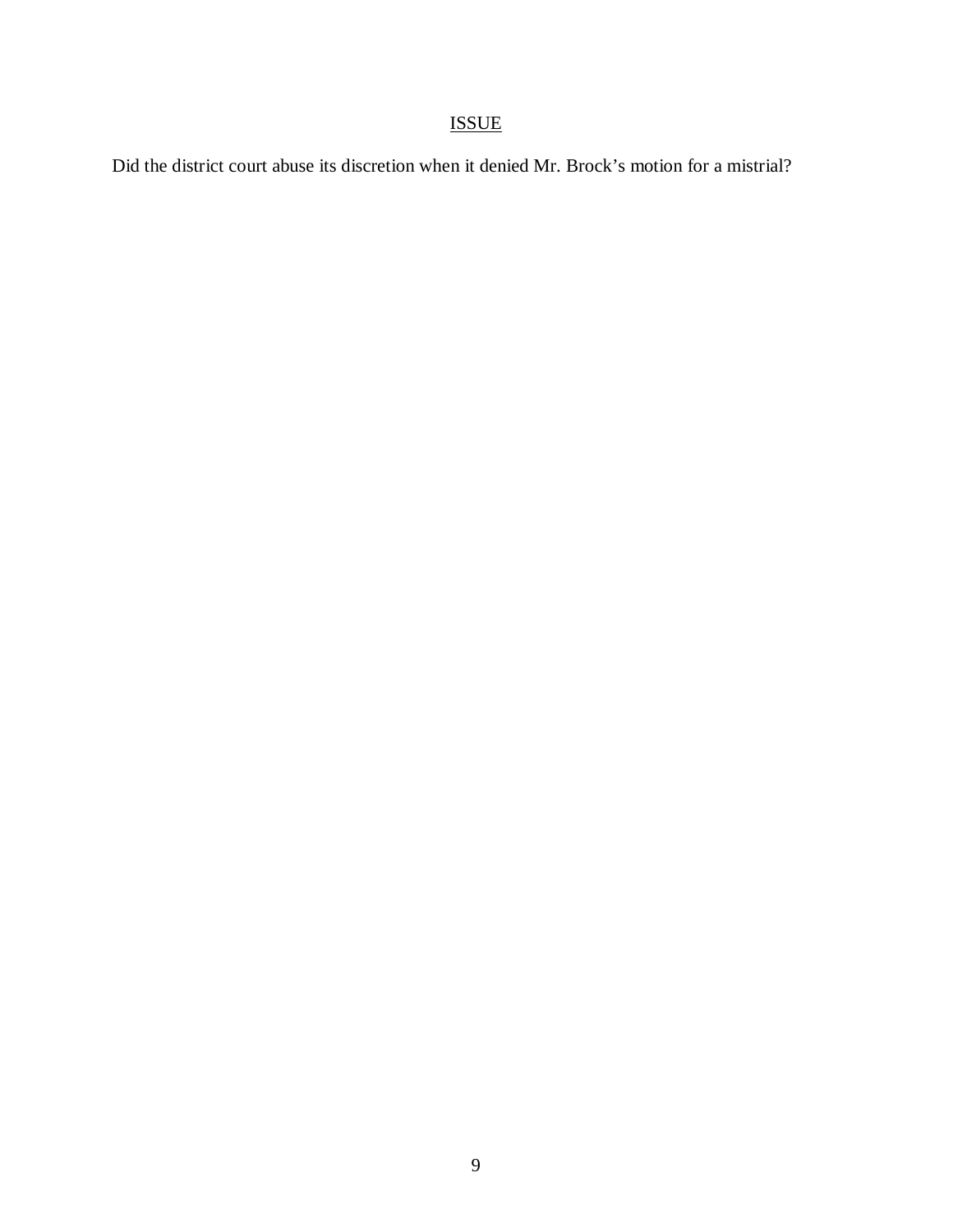#### ARGUMENT

### The District Court Abused Its Discretion When It Denied Mr. Brock's Motion For A Mistrial

#### A. Introduction

Mr. Brock asserts that the district court abused its discretion when it denied his motion for a new trial, because the district court did not act consistently with the applicable legal standards. During the course of the trial, the district court erred in the decisions to not allow Mr. Brock to request a mistrial, and to not declare a mistrial. When viewed in the context of the full record, Ms. Brock's medical diagnosis statements constituted reversible error. Thus, the district court should have allowed Mr. Brock to request a mistrial, and then declared a mistrial.

#### B. Standard Of Review

"On the defendant's motion, the court may vacate any judgment and grant a new trial on any ground permitted by statute." I.C.R. 34(a). The statutory grounds for granting a new trial include, "When the court has misdirected the jury in a matter of law, or has erred in the decision of any question of law arising during the course of the trial." I.C. § 19-2406(5).

The Idaho Supreme Court has held, "This Court reviews a denial of a motion for new trial for an abuse of discretion." *State v. Ellington*, 151 Idaho 53, 72 (2011). When an appellate court reviews an alleged abuse of discretion by a trial court, the sequence of inquiry requires consideration of whether the trial court correctly perceived the issue as one of discretion; acted within the outer boundaries of its discretion; acted consistently with the legal standards applicable to the specific choices available to it; and reached its decision by the exercise of reason. *Lunneborg v. My Fun Life*, 163 Idaho 856, 863 (2018). "Because a motion for new trial involves mixed questions of law and fact, an abuse of discretion will be found if the trial court's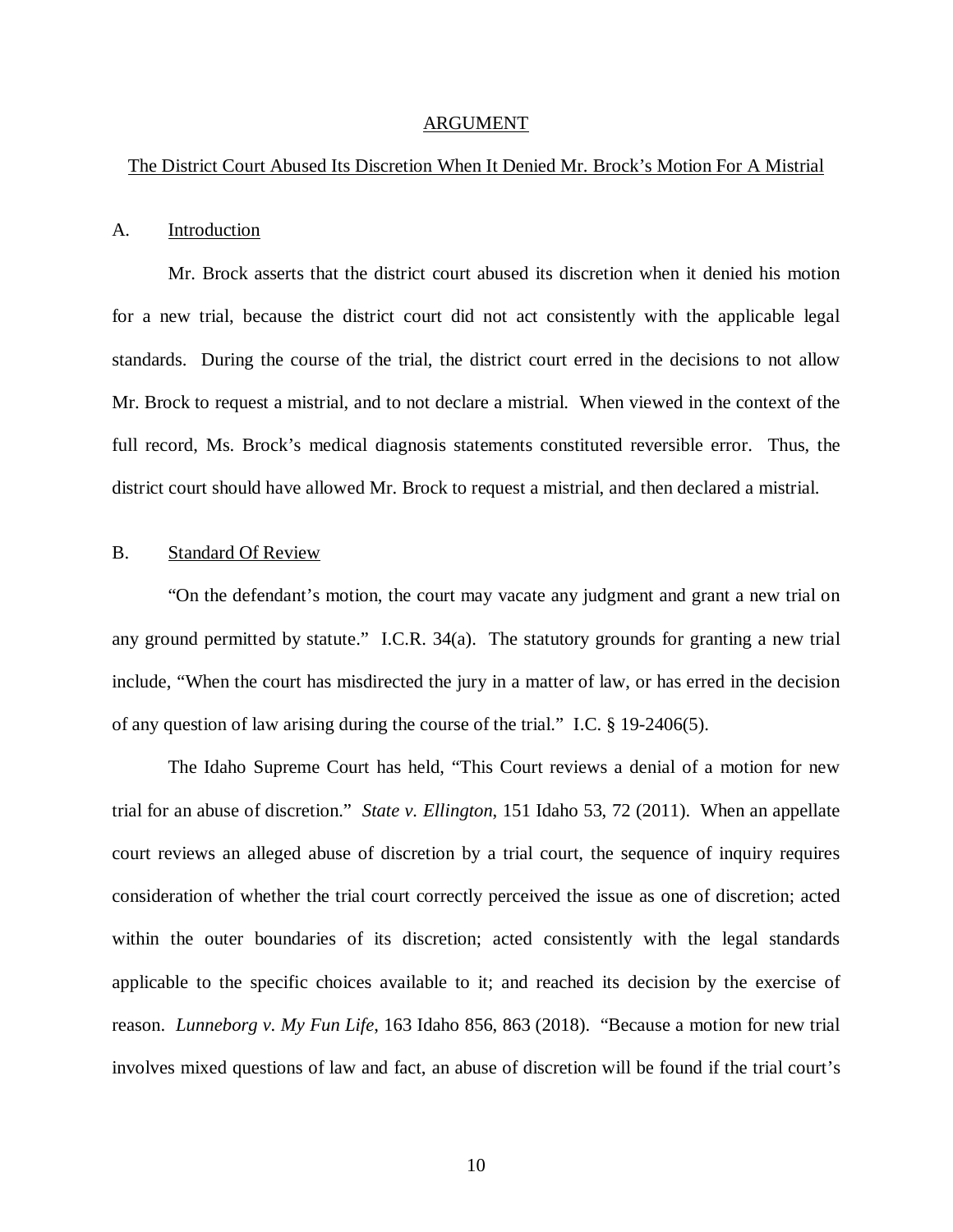findings of fact are not supported by substantial evidence or if the trial court does not correctly apply the law." *Ellington*, 151 Idaho at 72 (alteration and internal quotation marks omitted).

## C. The District Court Did Not Act Consistently With The Applicable Legal Standards When It Denied The Motion For A New Trial, Because The Court Erred In The Trial Decisions To Not Allow Mr. Brock To Request A Mistrial, And To Not Declare A Mistrial

The district court abused its discretion when it denied Mr. Brock's motion for a new trial, because the district court did not act consistently with the applicable legal standards. During the course of the trial, the district court erred in the decisions to not allow Mr. Brock to request a mistrial, and to not declare a mistrial.

"A mistrial may be declared on motion of the defendant when there occurs during the trial, either inside or outside the courtroom, an error or legal defect in the proceedings, or conduct that is prejudicial to the defendant and deprives the defendant of a fair trial." I.C.R.  $29.1(a)$ .

As the Idaho Supreme Court has held, "In reviewing a district court's denial of a motion for mistrial in a criminal case, the question is not whether the trial judge reasonably exercised his discretion in light of circumstances existing when the mistrial motion was made." *State v. Johnson*, 163 Idaho 412, 421 (2018) (quoting *State v. Sandoval-Tena*, 138 Idaho 908, 912 (2003). "Rather, the question must be whether the event which precipitated the motion for mistrial represented reversible error when viewed in the context of the full record." *Id.* "Thus, where a motion for mistrial has been denied in a criminal case, the 'abuse of discretion' standard is a misnomer." *Id.* "The standard, more accurately stated, is one of reversible error." *Id.* The appellate court's "focus is upon the continuing impact on the trial of the incident that triggered the mistrial motion." *Id.* "The trial judge's refusal to declare a mistrial will be disturbed only if that incident, viewed retrospectively, constituted reversible error." *Id.*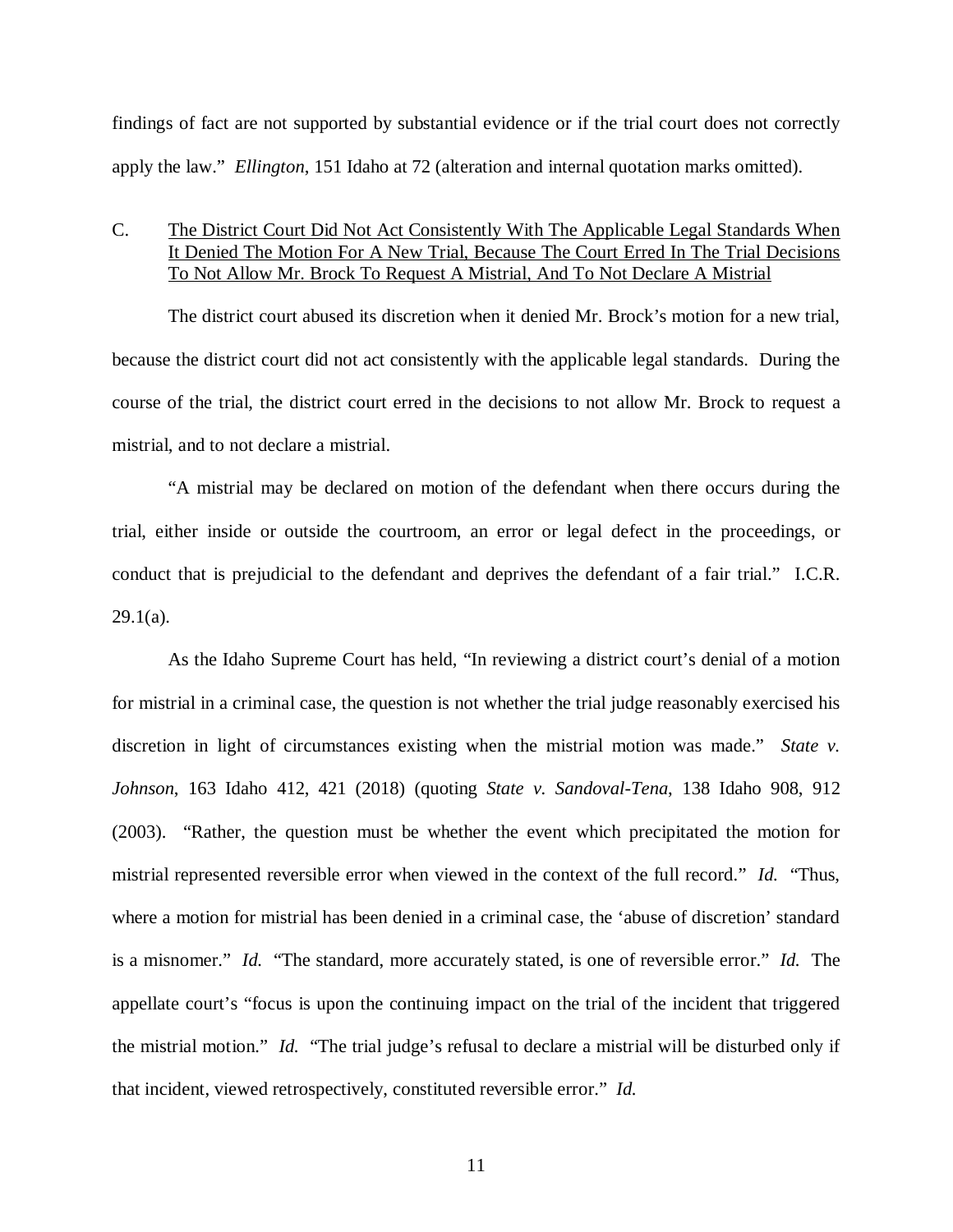When viewed in the context of the full record here, the medical diagnosis statements by Ms. Brock represented reversible error. Defense counsel noted that the State had not included the doctor who diagnosed Ms. Brock's injuries on its list of witnesses. (*See* Tr., p.19, Ls.7-10.) Thus, Mr. Brock's counsel made a motion in limine "to prevent anyone from making any statements about what that doctor's diagnosis was." (Tr., p.19, Ls.10-13.) The district court allowed Ms. Brock to "testify that she felt—heard a crack. My nose is displaced. I don't know if that's the situation. Started bleeding profusely and to this date, I'm being treated for the injuries that I suffered on my nose." (Tr., p.21, Ls.18-22.)

However, Ms. Brock violated the district court's order on Mr. Brock's motion in limine twice, by testifying on direct examination that Mr. Brock "broke my nose," and by testifying on cross-examination that she "had a concussion." (*See* Tr., p.36, Ls.9-10, p.44, Ls.16-21.) Those medical diagnosis statements were outside the scope of the permitted testimony under the district court's order on the motion in limine. (*See* Tr., p.21, Ls.18-22.) Moreover, Ms. Brock did not qualify as an expert witness, meaning the medical diagnosis statements were inadmissible as opinion testimony by a lay witness. *See* I.R.E. 701(c) & 702.

The medical diagnosis statements had a continuing impact on Mr. Brock's trial. As Mr. Brock's counsel asserted before the district court, "Although the Court gave a corrective instruction, it is simply impossible for a jury to ignore and/or forget such critical statements that certainly had the effect of inflaming the jury." (*See* R., p.56.) With the medical diagnosis statements, the problem was "that you cannot unring the bell." (*See* Tr., p.256, Ls.6-7.) As defense counsel asserted, "Once they've heard that, even if they don't necessarily discuss it during jury deliberations, it has an effect on them," where the jurors "now know that she had a broken nose and had a concussion and it's going to be much more difficult for a jury to believe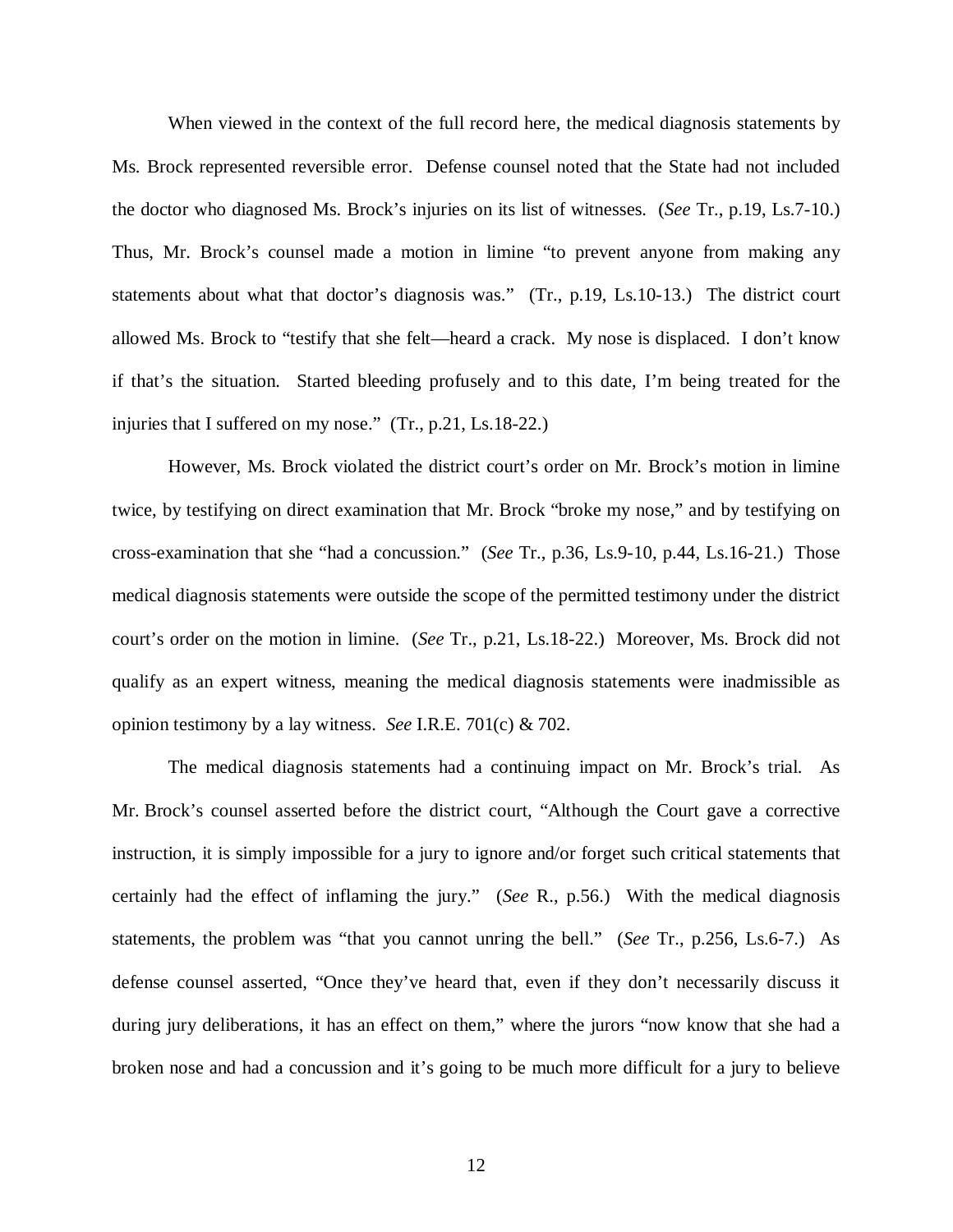the unconscious act defense", which was "the defense in this particular case." (*See* Tr., p.256, Ls.7-13.) The State implicitly recognized the prejudice, considering the prosecutor admonished Ms. Brock about the district court's order after she made the two impermissible medical diagnosis statements. (*See* Tr., p.60, Ls.1-6.)

Further, the Idaho Supreme Court has held, "A party's deliberate violation of an order excluding evidence with little relevance but with great potential for prejudice is an attack on the fairness of the proceeding and cannot be countenanced." *State v. Herrera*, 159 Idaho 615, 624 (2015). The facts of this case are in some ways distinguishable from *Herrera*, in that the order in *Herrera* excluded other acts evidence. *See id.* Also, while the State in *Herrera* "asked questions that appeared to be deliberately designed to elicit the exact testimony that the district court had specifically prohibited," *see id*., the State here merely asked Ms. Brock what happened after she told Mr. Brock to stop before she gave the first medical diagnosis statement (*see* Tr., p.36, Ls.7- 10). But Ms. Brock made the second medical diagnosis statement after the district court instructed the jury to disregard the first statement. (*See* Tr., p.36, Ls.11-16, p.44, Ls.20-21.) As she was the State's key witness, Ms. Brock's two violations of the district court's order on the motion in limine should be imputed to the State. *Cf. Ellington*, 151 Idaho at 67 ("As an officer of the State, Trooper Daly's gratuitous and prejudicial response is imputed to the State, whether or not the State intended to elicit that response."). Her violations were "an attack on the fairness of the proceeding and cannot be countenanced." *See Herrera*, 159 Idaho at 624.

The district court instructed the jury to disregard Ms. Brock's medical diagnosis statements. (*See* Tr., p.36, Ls.11-16, p.44, L.25 – p.45, L.3.) "Error in admission of evidence may be cured by proper instruction, and it must be presumed that the jury obeyed the trial court's direction." *Johnson*, 163 Idaho at 421. However, the presumption that the jury will follow the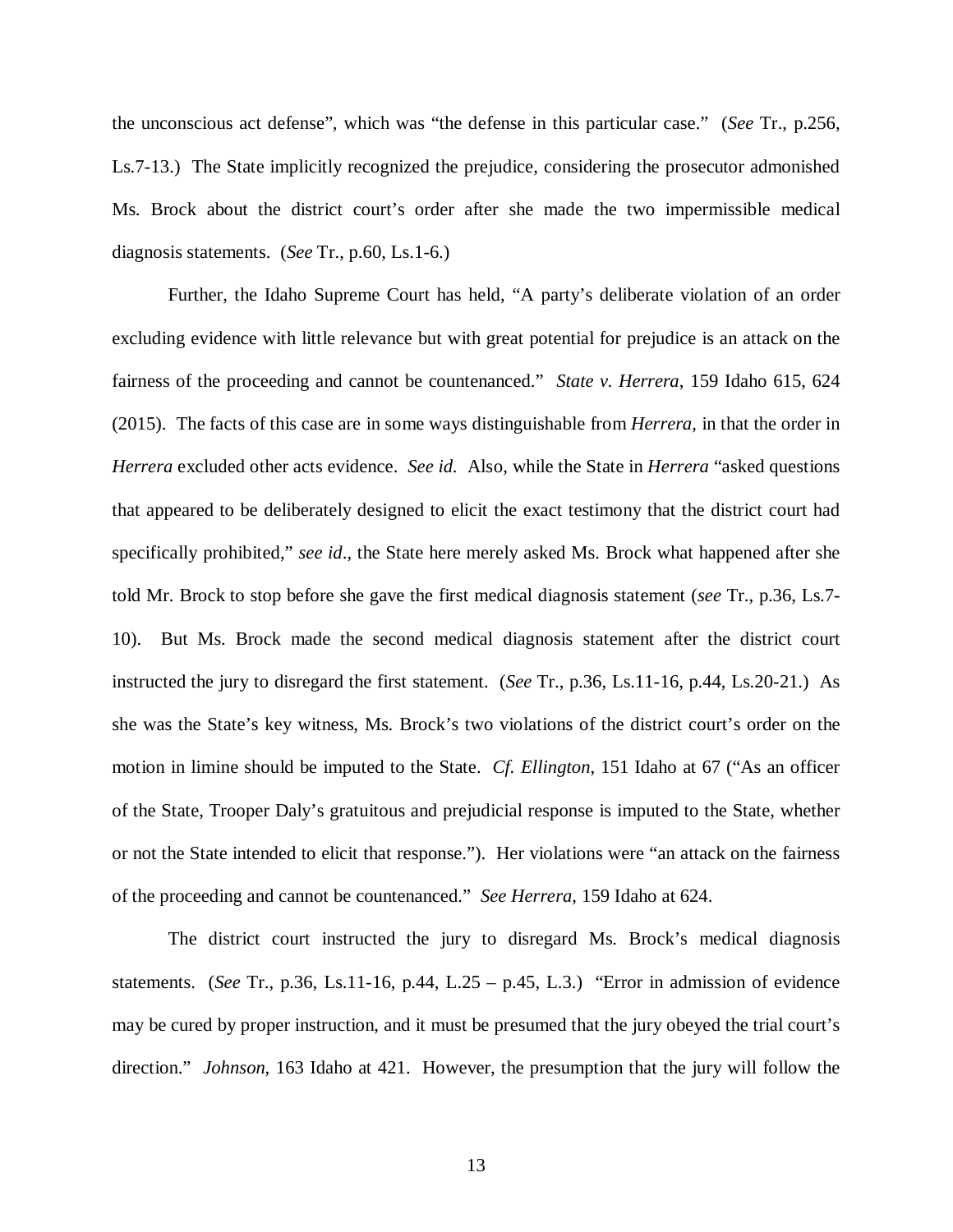jury instructions may be overcome. *See, e.g.*, *State v. Wrenn*, 99 Idaho 506, 510 (1978); *State v. Watkins*, 152 Idaho 764, 767-68 (Ct. App. 2012). "[T]here are some contexts in which the risk that the jury will not, or cannot, follow instructions is so great, and the consequences of failure so vital to the defendant, that the practical and human limitations of the jury system cannot be ignored." *Bruton v. United States*, 391 U.S. 123, 135 (1968). Mr. Brock submits that, in this context, the medical diagnosis statements overcame the presumption, because the continuing impact of the statements and their prejudice to Mr. Brock's unconscious act defense drastically raised the risk that the jury would not follow the curative instructions.

Thus, when viewed in the context of the full record, Ms. Brock's medical diagnosis statements constituted reversible error. *See Johnson*, 163 Idaho at 421. The district court should have allowed Mr. Brock to request a mistrial, and then declared a mistrial. *See* I.C.R. 29.1.

During the course of the trial, the district court erred in the decisions to not allow Mr. Brock to request a mistrial, and to not declare a mistrial. The district court therefore abused its discretion when it denied Mr. Brock's motion for a new trial, because the district court did not act consistently with the applicable legal standards. *See* I.C. § 19-2406(5); I.C.R. 34(a). Thus, this Court should vacate the order denying Mr. Brock's motion for a new trial and the judgment of conviction, and remand the matter to the district court for further proceedings.